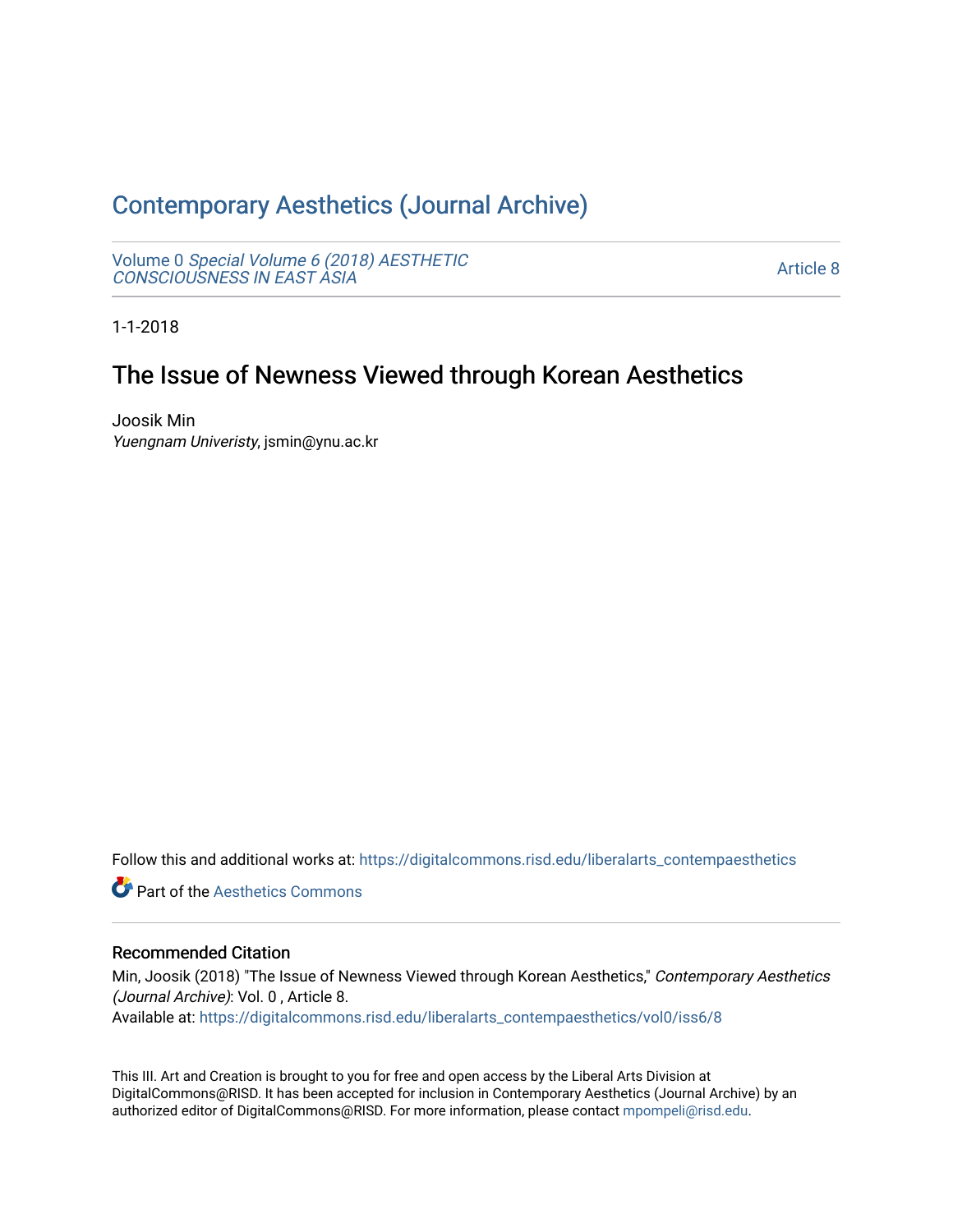# $\mathcal{C}$ ontemporary

**[About CA](https://www.contempaesthetics.org/pages/about.html)**

**[Journal](https://www.contempaesthetics.org/newvolume/pages/journal.php)**

**[Contact CA](https://www.contempaesthetics.org/pages/contact.html)**

**[Links](https://www.contempaesthetics.org/pages/links.html)**

## **[Submissions](https://www.contempaesthetics.org/pages/guidelines.html)**

**Search Journal**

Enter search terms

Search

[Editorial Board](https://www.contempaesthetics.org/pages/editorialboard.html)

[Permission to Reprint](https://www.contempaesthetics.org/pages/reprint.html)

**[Privacy](https://www.contempaesthetics.org/pages/privacy.html)** 

[Site Map](https://www.contempaesthetics.org/pages/sitemap.html)

**[Publisher](https://www.contempaesthetics.org/pages/publisher.html)** 

<span id="page-1-0"></span>**[Webmaster](mailto:webmaster@contempaesthetics.org)** 

# **The Issue of Newness Viewed through Korean Aesthetics**

 *Joosik Min*

# **Abstract**

In Korean traditional aesthetics, discussions on newness are rare. The tendency to value old things and recognize them as standards is deeply rooted in Korean culture, and such customs seem to be no exception in aesthetics. It cannot be denied that Korean arts also has a social tendency towards tradition, which has been dominated by morality, and thus reflects pastcentered or past-recalling ways of thinking rather than dynamic or forward-looking ways of thinking. Then, what does artistic creation mean in Korean culture? Is creation possible? In my view, the logic of change and development does not seem to gain much support in Korean thought. I will examine the ideas of newness by two Korean literati, Lee Gyubo and Park Jiwon, and reconsider the meaning of artistic creation. In Korean culture, artistic creation is focused on the preservation and transmission of valuable standards, rather than new changes or developments, and looked-for encounters with prominent personalities.

# **Key Words**

creation; freshness; Korean aesthetics; newness; novelty; originality

# **1. Introduction: meaning of newness**

Korean aesthetics, as used here, refers to indigenous aesthetic thinking that has been created and developed in our history without the influence of Western philosophy, that is, as aesthetic thinking was before Western philosophy was introduced into our society. Newness contains the meaning of originality, that is to say, the quality of being created or thought for the first time, without imitating others.

The dictionary definitions of 'new' include (1) having not existed before; (2) feeling vivid and fresh unlike before; and (3) very desperately needed or missed. $[1]$  Synonyms include afresh, novel, unique, and so on. Definition (1) seems to be understood from an existential perspective; definition (2) from an emotional perspective; and definition (3) from a practical perspective.

An antonym of the word is 'old,' which refers to (1) things that are old and worn out, and (2) thoughts, institutions, or cultures that are outdated and not fresh. Another antonym of 'new' is 'aged,' which means that the length of time that has passed is long. There is an old saying in Korea, "Aged men have wisdom, but aged things are ghosts." The more aged a person is, the more experienced he or she is, and this makes the aged person understand the reasons behind things and gain wisdom. This is a proverb that highlights the wisdom of those who are old and experienced.

However, in Korean traditional aesthetics, discussions on newness are rare. The tendency of valuing old things and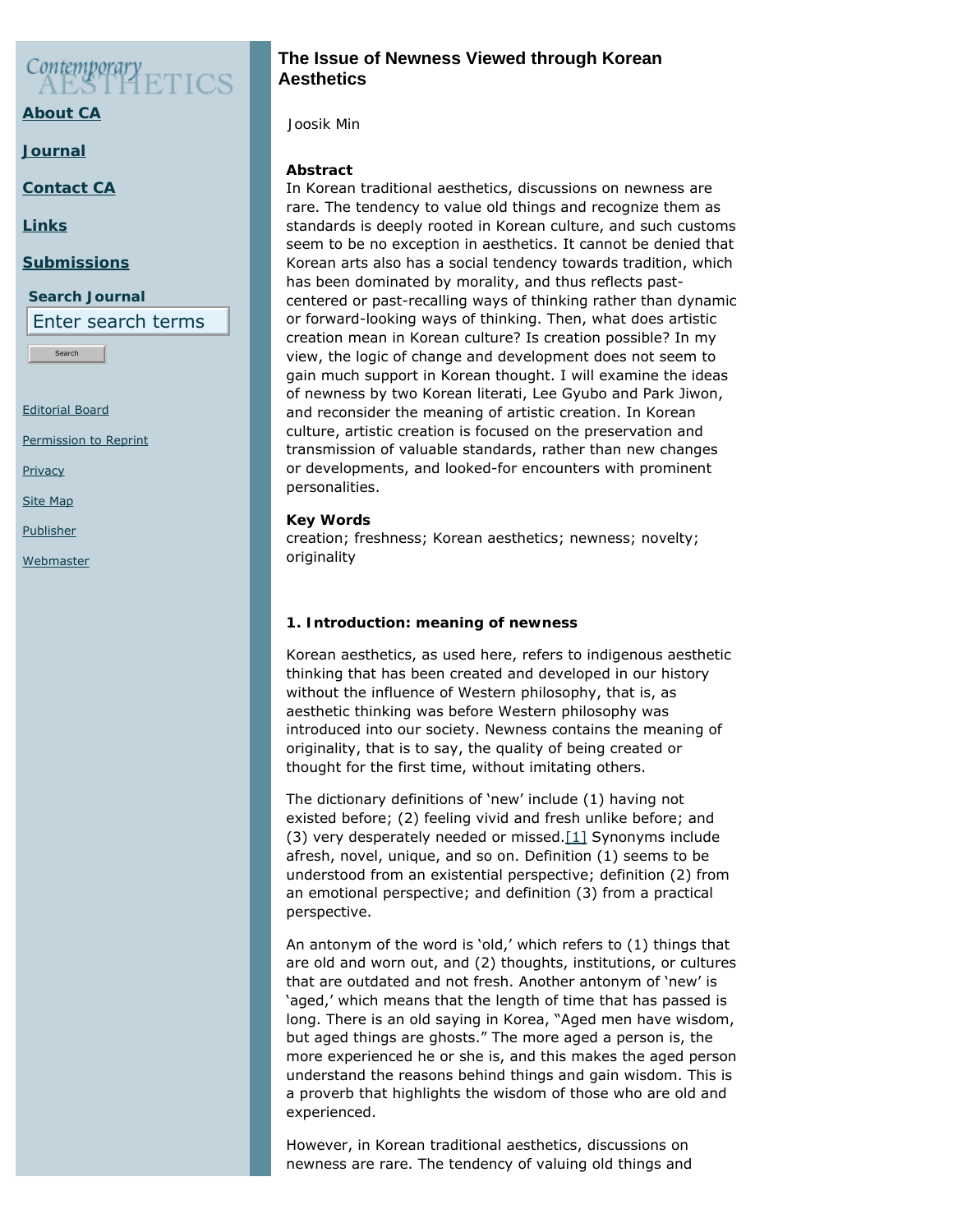recognizing them as standards is deeply rooted in East Asian cultures, and such old customs seem to be no exception in aesthetics.

So, what does creation mean in this East Asian culture? Is creation possible? In my view, the logic of change and development does not seem to gain much support in East Asian thought. One of the areas of study that was developed in the modern West is art history. The concept that crucially contributed to the establishment of modern art history as a field of study was style, and thus art history has been often discussed as a history of style. This is based on the view that different ages and regions show different features of art. In my opinion, however, the Western concept of art history as a history of style cannot be applied to Korean or East Asian art history. In Korea, literary art, in particular, is focused on the preservation and transmission of valuable standards rather than new changes or development, and looked-for encounters with prominent personalities. The understanding of dignity in an artist's works is more important than other aspects.

Thinkers who have raised issues related to newness in the history of Korean aesthetics, in my humble opinion, include Lee Gyubo in the Goryeo Dynasty (918-1392) and Park Jiwon in the Joseon Dynasty (1392-1910). They advocated the importance of decisively breaking from old-fashioned conventions and ways of thinking in order to break through problems in their time. Lee Gyubo highlighted new words and new intention in creating poetry and prose, and Park Jiwon put an emphasis on "Take the old, create a new." Unfortunately, scholars who have paid attention to the issue of newness in the history of Korean aesthetics are rare. What is the reason behind this omission? Before answering this question, the views of Lee Gyubo and Park Jiwon will be discussed.

#### **2. Newness found in Lee Gyubo:** *Shin-ui* **(New Intention) Theory**

Lee Gyubo (1168-1241) was a scholar of the Goryeo Dynasty and is widely known for his work, *Dongguk-yisangkuk-jip* or *Collected Works of Minister Lee of Goryeo*. He was one of the few scholars who survived under the military regime. His pen name, White Cloud Hermit, compared his freewheeling character to clouds, describing well the world of his works that pursued novelty and personality.

Lee Gyubo had the opposite philosophy of literature from Lee Inro, one of the renowned writers of the time. In his *Yong-sa* Theory (Citation Theory), Lee Inro encouraged poets to quote good verses from classics, while Lee Gyubo insisted that poets should write creative verses using their own voice and personality. That is why we can find in his works very creative and ingenious verses that were not seen in earlier poems.

The following text described Lee Gyubo's own opinion on the *Shin-ui* or New Intention Theory.

> Those who want to emulate the styles of ancient writers must learn and read their poems first, and follow their styles. Otherwise, it would be even difficult to follow them. ...When I was young, I was immature and just wandered around. I was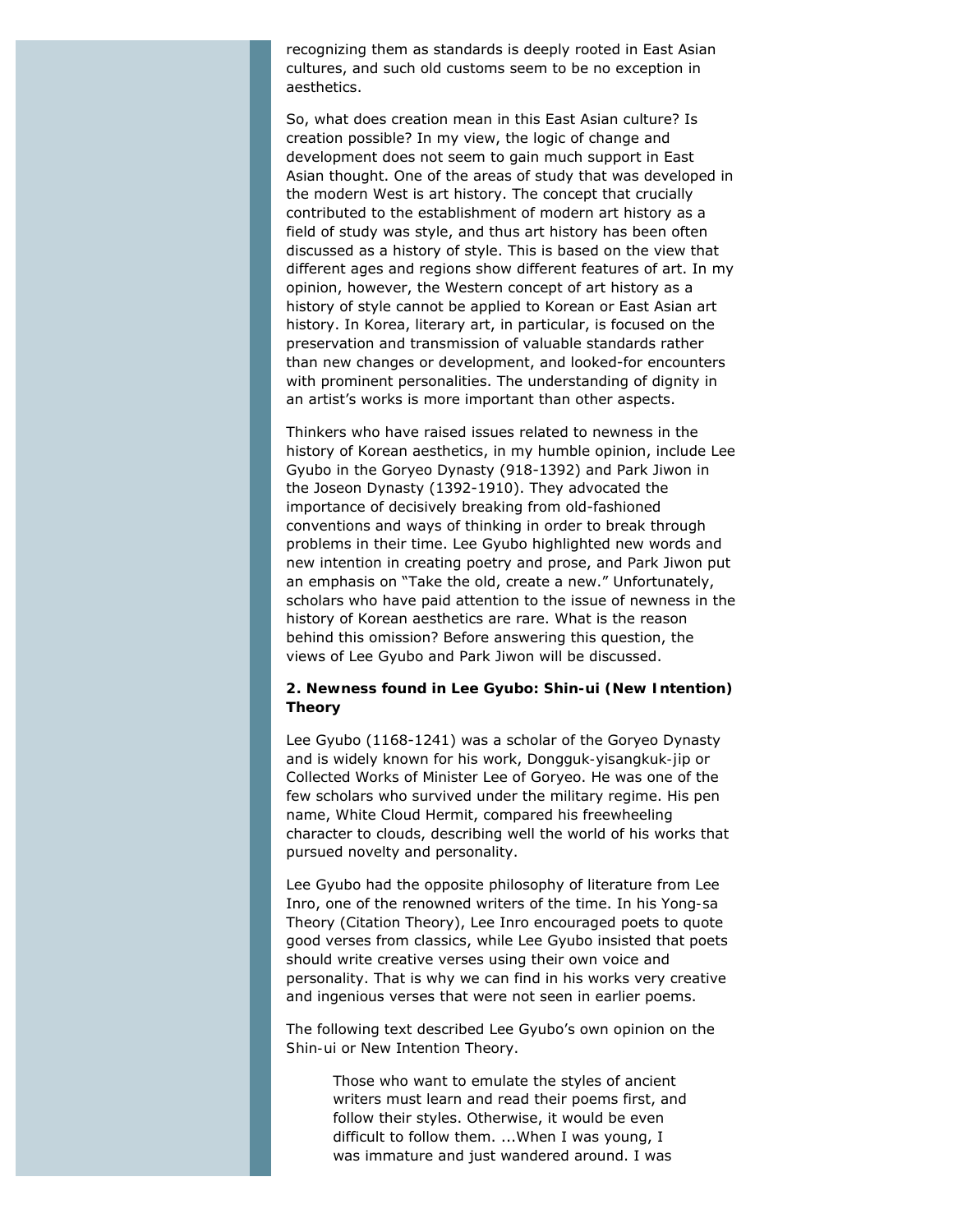not good at reading books thoroughly. I just read through classics like the *Six Books*, and *Writings and History* only, but I did not try to search for their origins. Then, how could I even try to emulate the stanza and verse of great scholars? How could I imitate and follow the styles without being familiar with the texts? Therefore, inevitably I had to create new words[.\[2\]](#page-12-1)

<span id="page-3-0"></span>*Yong-sa* and *Shin-ui* are two different views that collide with each other. Lee Inro said, "I sat in my room with the door closed, and read the books of Huang Tingjian and Su Shi, who are the famous Chinese writers. After that, I was able to make powerful words and clear sounds, and gained the wisdom to write poems." On the contrary, Lee Gyubo said, "I did not follow ancient people, but I created new intentions."

People thought the two walked into different doors. But Choi Ja, a literati of that time, insightfully thought that they walked into the same door but came out from different doors. They did the same reading and learning of the ancestors' words and intentions. Lee Inro practiced the words and styles of the ancients until they came out naturally as his own, and Lee Gyubo tried to express new intentions beyond just imitating them, even if the new would be unfamiliar to the reader.

Lee Gyubo disapproved of the trend of the time of just imitating Su Dongpo and being proud of it. He criticized this trend, saying that expressing intentions is the most difficult thing in writing poems, followed by embellishing verses, but that people lacking talent work hard only to embellish words. Without hesitation, Lee Gyubo even called *Yong-sa* the thief of writing.

The two methods of creation, *Yong-sa* and *Shin-ui*, did have more implications than just their methods, at least at that time. For Lee Inro and Lee Gyubo, the two methods were ways to describe the world to which they belonged. Lee Inro, whose family was once a noble family, could not help but censor himself for government posts and be satisfied with the conservative Yong-sa Theory while he wanted to deny reality. On the contrary, Lee Gyubo, who emerged as a new class of scholar-official, was able to be positive about reality and wield his sword of *Shin-ui*.

Unlike those ancient poets, I am not accustomed to the books of the sages, and I even feel ashamed to follow their styles. I have not accumulated many things from them to use. Thus when I create something unexpectedly, I have to make new words, which in turn are often strange and ludicrous. Ancient poets did create the content of poems, but not the words, but I create both content and words, and do not even feel ashamed of it. I know many people look at me sideways and exclude me. Despite all these things, why are you praising me so much? Ah! People in the world are seriously blinded, and rush into anything desirable without realizing that it is something stolen. No one cares about the origin of things. After hundreds of years, if someone like you tries to distinguish what is true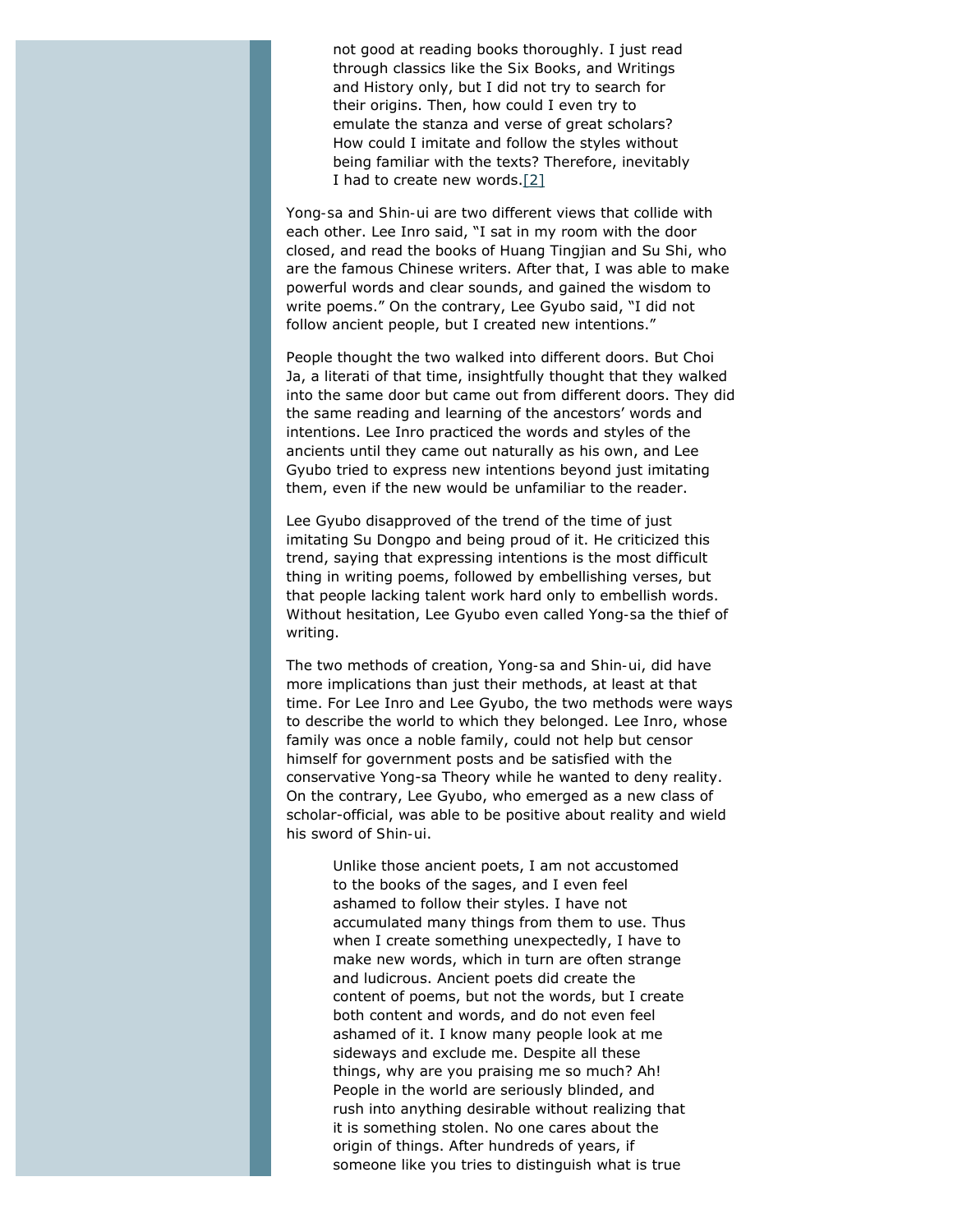from what is false, those who stole others' writing could be considered as thieves, and the ludicrous words in my writings could be praised, as you did today.[\[3\]](#page-12-2)

<span id="page-4-0"></span>Emulating the styles of ancient poets after reading their poems is a very difficult task and, as such, people often decide just to follow them. Lee Gyubo viewed this as the most serious ill in poetry and excluded it from consideration. For this reason, the only choice left for him was to create new words. The reason why he said that he could not search for the origin of classics was simply to speak humbly, and refrain from being overly proud of himself.

According to Lee Gyubo, the reason why writers should create new words is not because of a lack of learning but because following is an act equivalent to stealing. People say that they follow phrases because the words are beautiful. However, Lee Gyubo never agreed that such imitated words were beautiful. Here, we can find a key issue in the aesthetics in literature associated with the origin of beauty. According to Lee Gyubo, people think that copied phrases are beautiful due to old custom. Creative phrases must be arrogant and simple from the perspective of old custom, but Lee Gyubo holds that the arrogant and simple phrases are rather beautiful. From his perspective, the standard of beauty does not come from habits but is based on a living reality.

<span id="page-4-1"></span>He pointed out nine undesirable styles of writing poems that he experienced and learned after profound contemplation, and insisted that poetry should be discussed only after addressing these issues.[\[4\]](#page-12-3) He listed these maladies in detail and emphasized the necessity of overcoming all of these maladies. They are styles that describe unskillful and inappropriate quotations of ancient poems; styles that use inappropriate rhymes; styles that use difficult or indecent words that are not carefully selected or polished; and a style that is an act of insulting the sages. All of these maladies run counter to the literature philosophy of Lee Gyubo, who cherished creative personality and intended spirit.

Since intention is most valued in poetry, setting intention is most difficult, and making words is next. Since intention values spirits most, the order of spirits determines shallowness and profoundness. Since such spirits are given by God, they cannot be acquired by learning. Therefore, people with shallow spirits work hard only "to embellish words," and do not value intention from the outset. Such embellished sentences and phrases are often beautiful. Yet without profound, implied intentions in them, they will be attractive at first, but when you try to enjoy the poems repeatedly, the first taste will have already disappeared[.\[5\]](#page-12-4)

<span id="page-4-2"></span>Lee Gyubo maintained that the first thing that poets should do in the process of creating poems is "to establish their intentions." He believed that there were spirits at the center of intentions, and that they could not be achieved artificially because they were given by God and are genuine characters and temperaments. So, he emphasized the importance of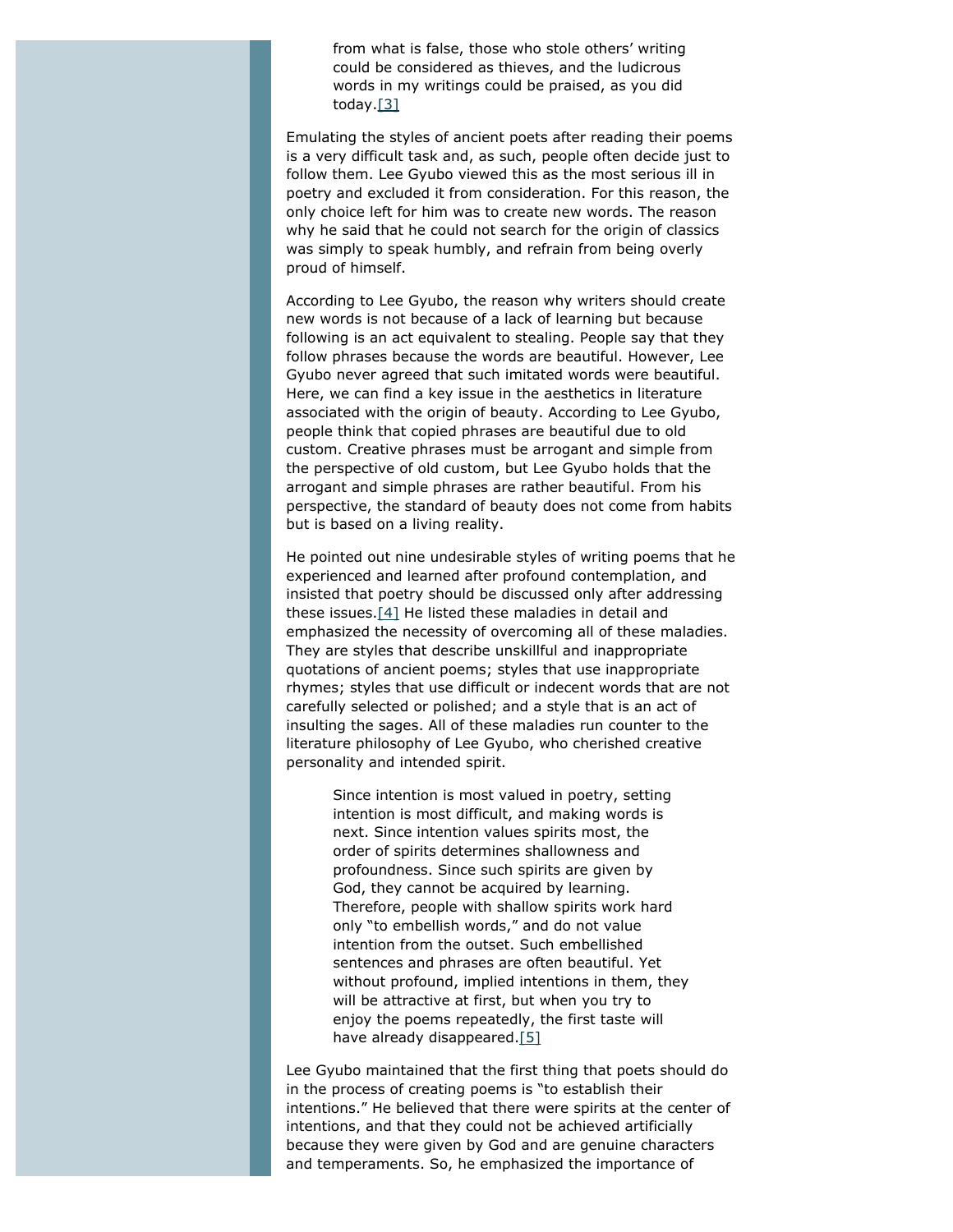sincerity to put the utmost energy into every piece of work to realize poetic images. The most difficult task in creating a poem is to make sure poetic words and intended images realize beauty together. The more profound the implied intentions are, the more profound the taste that can be continuously appreciated. However, if there are only profound intentions without mature poetic words, then the words in the poem will only suffocate the profound intentions. The aesthetic philosophy of Lee Gyubo is based on his theory of creation, which held that the personality and originality of poets can be expressed only when new intentions and words are created, and the words and intentions acquire maturity.

#### **3. Newness found in Park Jiwon: Beopgo Changshin (To Follow Old Things, To Create New Things) Theory**

Yeonam Park Jiwon (1737-1805) was a thinker of *Shilhak* (the Practical Learning Movement) and a novelist in the late Joseon Dynasty. *Shilhak* flourished during the Yeongjo and Jeongjo periods and was developed to seek evidence based on actual facts. Based on this foundation, he tried to recognize objects in detail, with scientific approaches to the universe and nature, and developed his philosophy from a practical perspective. As such, his philosophy of art started from the practical point of view, with an emphasis on reality.

<span id="page-5-0"></span>At the time, the literary community tended to cherish writings from the Han and Tang Dynasties of China only, and imitated and indiscriminately copied these writings from the past. Park thought that genuine works of art would never be achieved just by imitating works from the Han and Tang times. Words for 'similarity' have the meaning of evaluating something in comparison with some others.[\[6\]](#page-12-5) The fact that something is similar to another means that it looks the same as the compared object, but this never means that it is the same. For instance, an article written now will be called an ancient document later. From the perspective of the writings of the past, the present may seem to be immature, but the past was the present at the time and our present will become the past later. Because of this, he said that only writing that described the reality and the customs of the time could express the genuine atmosphere of the time. When he stated that "genuine atmospheres are right in front of your eyes," the word 'genuine' means the reality of Joseon in the eighteenth century, when he lived. $[7]$ 

<span id="page-5-1"></span>Therefore, Park thought that to achieve genuine writing, conventional and fixed points of view towards objects must be broken first. He also said that even ordinary objects must be examined with fresh eyes. In his words, no matter how old the sky and land are, they always exist as new sky and land, and no matter how old the sun and moon are, they are renewed every day[.\[8\]](#page-12-7) That is why he highlighted the importance of writing creatively and freshly, following changes over time.

<span id="page-5-2"></span>Park believed that a certain prejudice within our mind was the obstacle that prevented us from rightly recognizing objective reality and that by removing this obstacle we could secure a new frame of thinking. In other words, to create a new frame of thinking, the relation with existing frames of thinking must first end. He went on to state that this is also the case for the recognition of the objects that we ordinarily see. For instance,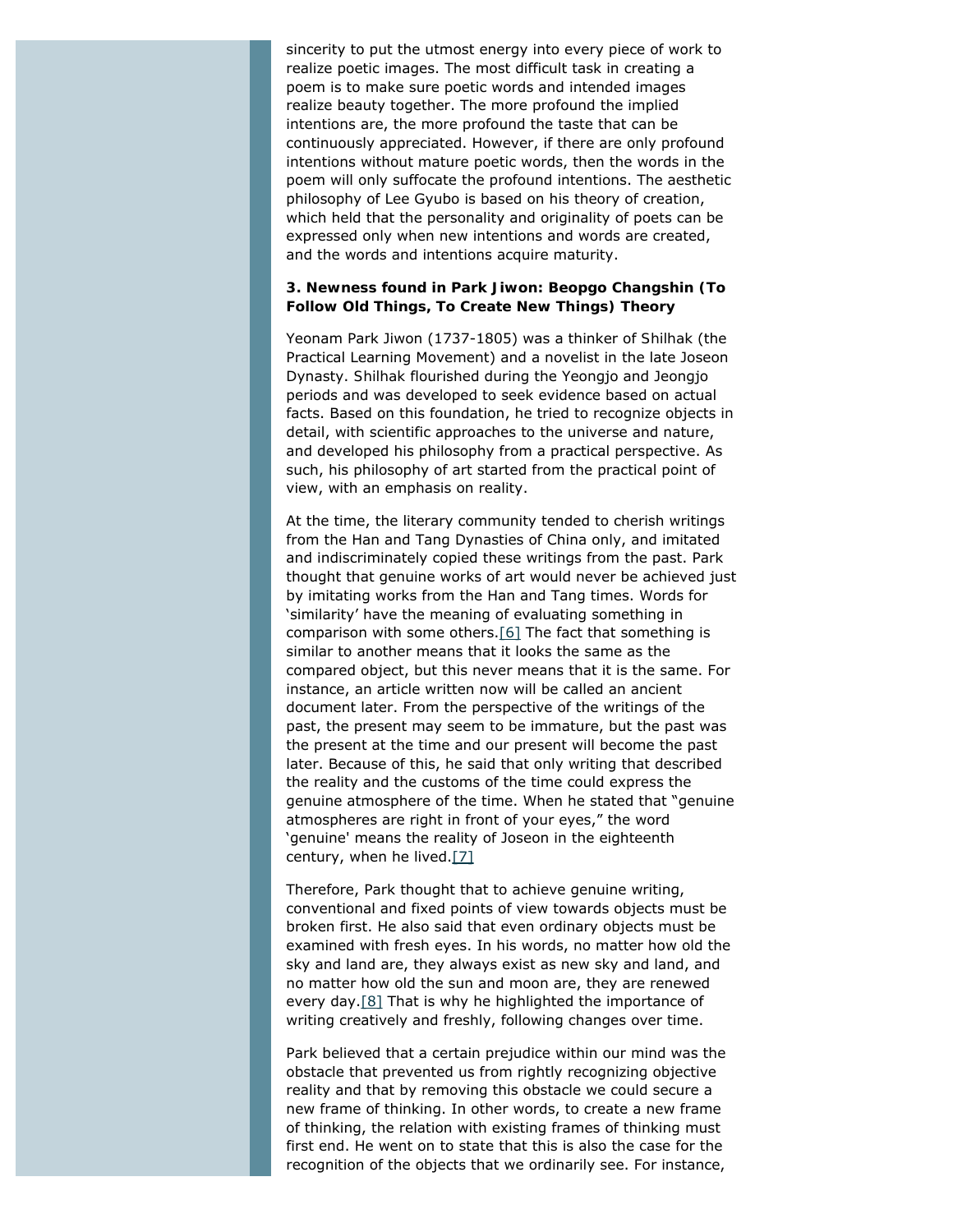believing that the eyes of crows are all black is one kind of fixed idea. Since an object has no fixed color, the colors of a crow's eyes can sometimes be light yellow or smooth green and sometimes purple or jade green. Thus the crow can be called a green crow or a red crow. $[9]$ 

<span id="page-6-0"></span>According to Park Jiwon, our ears and eyes cannot correctly recognize the genuine images of objective things, and this is because prejudice or certain senses in our heart hinder appropriate recognition. It is hard for adults dominated by fixed ideas to see through the genuine images of objects but innocent children see objects as they are. The true images of the world can be seen through the eyes of children, not through those of adults. Therefore, writers must look at objects with the innocent eyes of childhood.

Park also believed that creative writing must start from imitating nature. Park himself observed very closely, even unprecedentedly, as nobody would follow him at the time, the sound, color, emotion, and boundary of various objects and actions, including wind, clouds, thunder, lightning, rain, frost, flying, hiding, running, laughing, shouting, and whistling. He never regarded objects as ordinary things. He once said, "Those who are not interested in the feelers of insects or flower petals lack the capacity to express objects. Those who do not closely question all moving shapes will not know the amount of letters, as you did not question." $[10]$ 

<span id="page-6-1"></span>As pointed out above, while Park criticized the trend of the time of indiscriminately imitating and following ancient styles, such as the writings in the Han and Tang Dynasties, he urged writers to write creatively based on reality and to show their personality in their work. Here, we need to think what the writings of the past mean to him.

> How do we write?....For those who emulate old things, one of the pitfalls is being restricted to the ancient things, and for those who create new things, the pitfall is acting disrespectfully. If you truly emulate old things and create new things flexibly at the same time, and they are well grounded, then writings of this time will be treated like the writings of the past that you praise today. $[11]$

<span id="page-6-2"></span>Park was concerned about the two maladies of *Beopgo* (to create new things) and *Changshin* (to emulate old things): confinement to ancient things and disrespect. First, he criticized the indiscriminate imitation of ancient things. As truth is not a fixed concept but changes depending on time and the environment, art itself should capture the specific objects of its time to express the truth of the time. Imitating the writings of the past leads to homogeneity, not the pursuit of truth. He also criticized the act of using ungrounded, nonsensical things. Disrespect, which means showing a lack of respect for customs, is a behavior of improvising all the time, like a duckweed without any objective grounds or proper customs, and making self-centered decisions in the name of creating new things.

However, we should not exclusively choose between *Beopgo* and *Changshin*, and must not prioritize one over the other.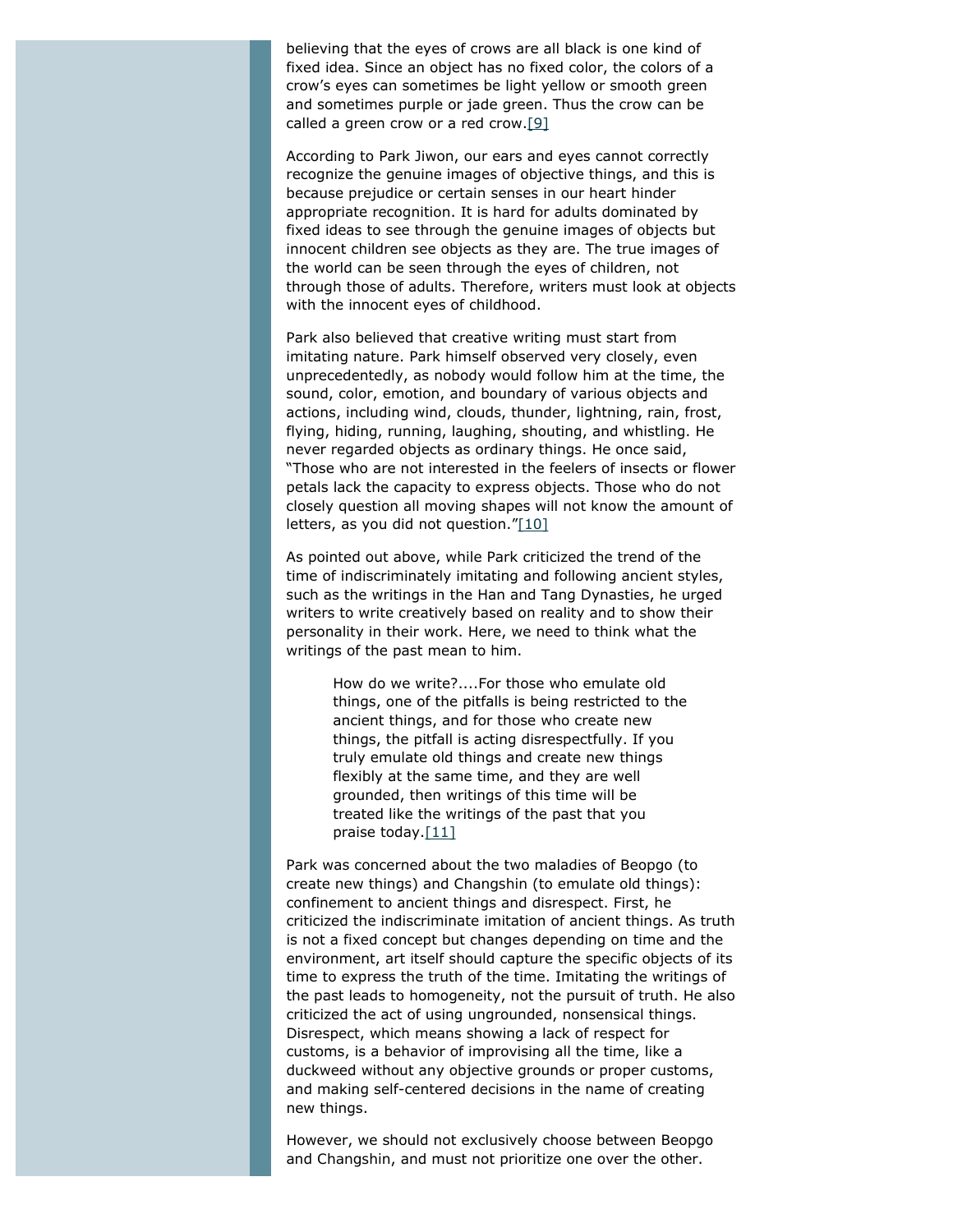Park Jiwon once said, "Instead of creating new things and thus being unnatural unexpectedly, it would be rather better to follow old things and thus become old-fashioned," and also clarified that this did not mean one needed to prioritize between *Beopgo* and *Changshin*. Similar to *Beopgo-Changshin*, "Wen gu zhi xin," in the chapter Weizheng, in the *Analects of Confucius*, means to review the old and learn the new. Park developed the concept further into *Beopgo-Changshin*, viewing the mechanism of creation as a more dynamic process.

Good writing can be achieved only when both being flexible while emulating traditional things, and being grounded while creating new things. are pursued simultaneously. This means inheriting the writings of the past but using them flexibly to meet the reality of the present. Here, the condition of meeting the reality shows that *Beopgo* and *Changshin* are not just matters of technique but can be truly achieved only when they reflect reality.

#### **4. The mythology of newness**

As pointed out above, newness in Korean traditional aesthetics has gained little attention, and there have been only a few studies and discussions on this topic. So, is our topic "The Issue of Newness Viewed through Korea's Traditional Aesthetics" valid? The issue of newness is viewed from our perspective today. Even if such discussions on newness itself were not seen in traditional thought, it is still believed that similar context associated with newness can be found. The reason why we reviewed classic books, though limited to those written by Lee Gyubo and Park Jiwon, is that reading such differences in context and concepts can help us to find answers to our questions. Similarly, the methodology that we try and seek is reconstruction of context.

The art of modernism in Western culture sought an ideology of newness. Modern art seeks newness through experimental or avant-garde spirits. As Robert Hughes described the center of culture and art in the twentieth century as "the shock of the new," looking back at the history of art in the twentieth century, we can easily see that artists of the time did their best to only write a myth of newness in an extreme rush toward newness, along with the avant-garde movement[.\[12\]](#page-12-11) They felt that they had been charged with the mission of creating something that had never existed before, something different from what had been created.

<span id="page-7-1"></span><span id="page-7-0"></span>On this question, Boris Groys provides an insightful point of view. He says that newness is not a better thing, but just newness itself[.\[13\]](#page-12-12) This means that newness today is no longer revealing true things. Here, he straightforwardly overturns the key proposition of the art of modernism, that the new is always the better. Furthermore, he points out that so-called modernism, which has been long been believed to exclude tradition, is indeed relying on tradition for its existence. According to Groys, innovation is the opposite of tradition. The concept, however, is one of the strategies within the system to manage cultural values, that is to say, the system to distinguish and manage secular spaces from cultural archives. Modernism that seems to depend highly on innovation is in fact relying on tradition. It archives everything that passed and uses it as a standard for the new. It brands repeating the old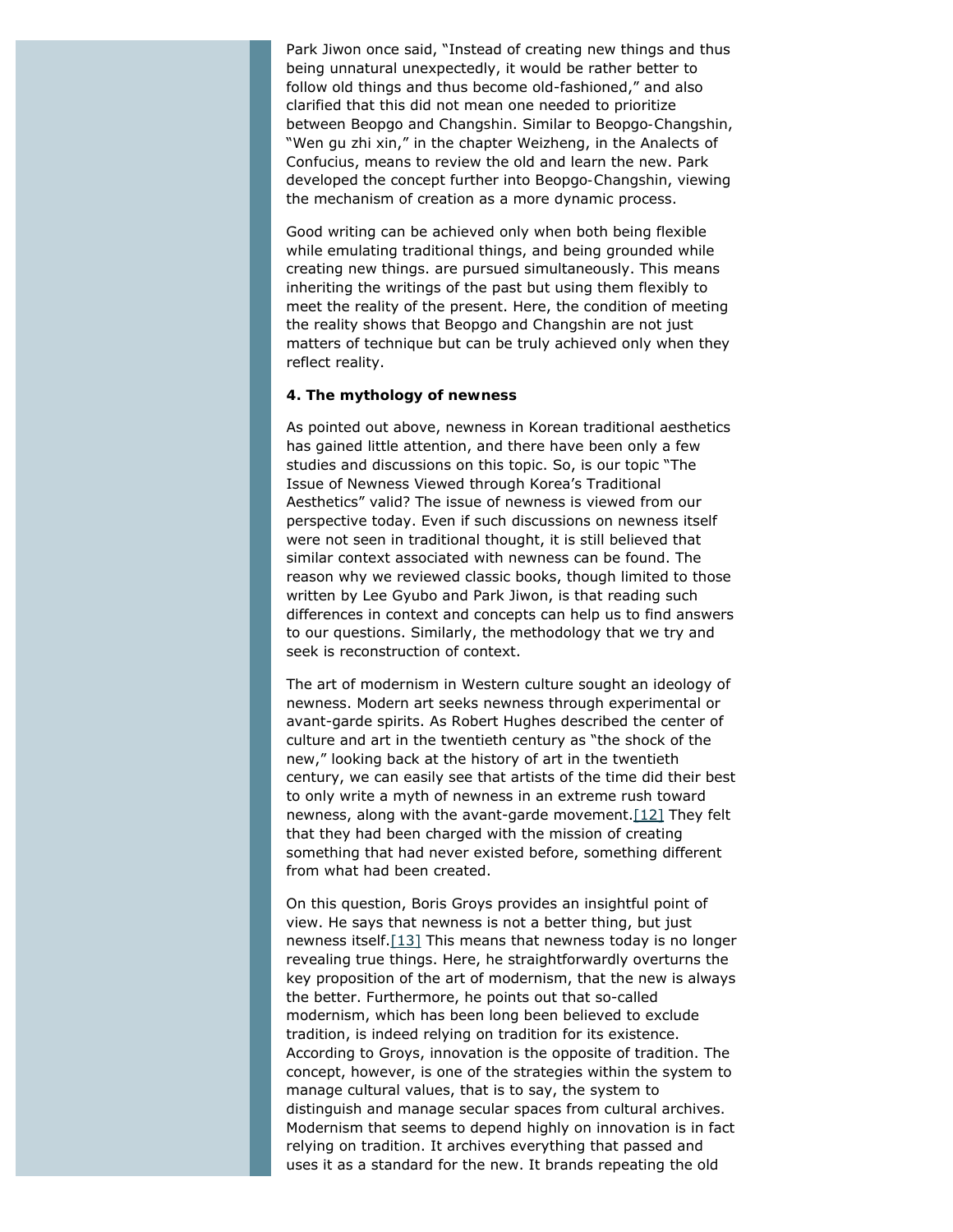as surplus and unnecessary but, for exclusion, modernism rather requires tradition. So in this case, what is the new that is given value? It does not include the strange, the forbidden, or the taboo. This is just a new thing in comparison with cultural archives that have been accumulated till now. For instance, the new refers to the fruit of collective evaluation, not the quality of the objects themselves.

These days, we can easily find the phrase "new release" in advertisements that are used to express unconditional power. Something new is news, and the new itself expresses its value. Everybody knows, even unconsciously, that being new has value. If someone says, "Oh, it's new," it is equivalent to saying "That's good."

The reason why the value of newness was stable was that people believed that things like culture, civilization, and the economy would become better over time. In other words, they believed that new things were better than things that had existed before. This made people feel strongly about the possibility of the future being better, and thus made them believe that newness had its own value. Things, however, do not necessarily become better over time.

<span id="page-8-0"></span>Winifred Gallagher delivers an interesting insight on one attribute of humans indulging in newness, that the instinct of humans to seek out newness created things and ideas that changed civilizations, and art. $[14]$  At this point, it is necessary to think whether such indulgence in newness is indeed good or not. The act of being interested in the new is called the effect of curiosity. This helps us adapt ourselves to new environments and build our ability to survive. Reactions to the new are generally manifested in the forms of approach, avoidance, or consideration. These three ways of reacting to the new can differ depending on genes, environments, and learning effects. As intellectual challenges, exercise and social participation to learn new things are important for adults to maintain their health; accepting newness is closely related to training our brain. Brain scientists have found that this is the 7R gene. Over 25% of Westerners and 80% of American Indians have this gene, but it was not found in Chinese people, which I think could be connected to their cultural characteristics.

At this point, we need to briefly discuss boredom. The word 'bored' is a product of modern times. Things that had been natural to people through medieval times faced a turning point as we entered the modern age. As products emerged at the center of culture, humans' desire for the new became stronger than ever before. If it can be said that until medieval times evolution was focused on biological evolution, the focus has since shifted to the next stage, cultural evolution.

<span id="page-8-1"></span>We take our desire for the new for granted so naturally, but there are serious side effects of the unconditional acceptance of newness. One notable side effect is the meme, which Richard Dawkins coined in his book, *The Selfish Gene*[.\[15\]](#page-13-0) 'Meme' is a generic term for media that duplicates and spreads cultural elements, and the spread of the meme has led to the online space being flooded with wasteful, unproductive data, reducing information's value through oversimplification. It is possible that the intention to appeal to public opinion may only generate worthless waste. Therefore, it is necessary to develop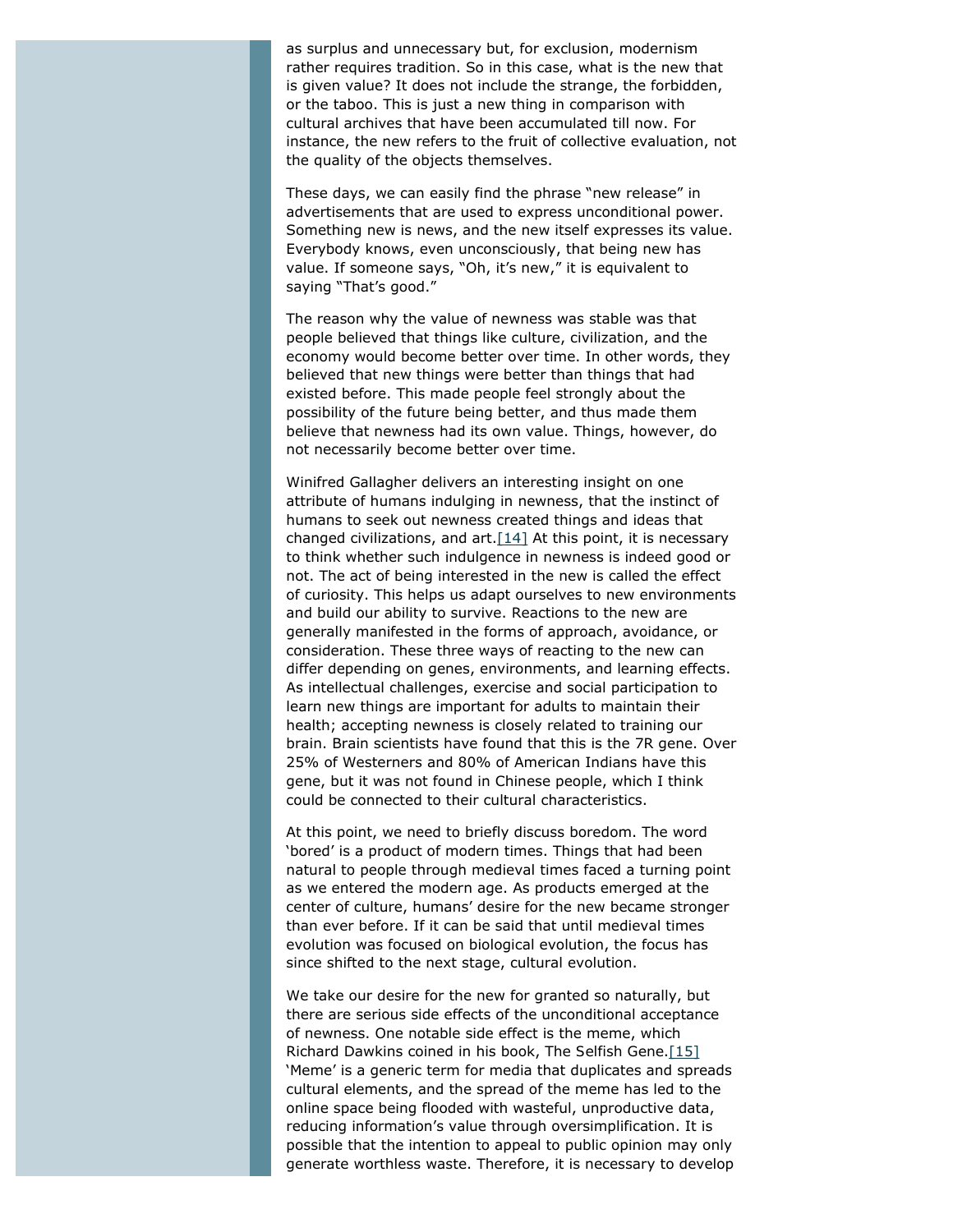data filtering skills that can control wasteful data through moderation. Although human civilization started from searching for newness, I think at this time it is necessary to ponder about it.

The mythology of newness directly collides with the classical view of art or the world of handed-down crafts. Can we say that craftsmanship or the artisanal spirit that believes in the value of continuously making things for a long time because they are good is really wrong? I believe creative tradition is the new direction in which twenty-first century art should go. The biggest reason why products made by Louis Vuitton have long been used and loved by many is due to the company's traditional but forward-looking attitude that upholds its own tradition and absorbs new things simultaneously.

#### **5. A new understanding of newness**

In this section, the questions discussed above, "Is it right to just emulate old things?," a question raised by Park Jiwon, and "Then, is it important to create new things?" will be reviewed from a different angle to prove their logics.

The appeal to novelty that believes the new is the good is a logical fallacy. It is grounded in the logic that its topic is suitable for current or future popularity and trends. If the argument that the new is good is not persuasive, then it would be more convincing to rephrase the argument to "it does not work because it is old," or "existing ways are old-fashioned, and thus new ways are right."

The argument of the appeal to novelty goes like this. Even if the value of a certain tradition was proved when it was introduced, its grounds are no longer valid because circumstances have changed. Once the public starts to feel tired of existing ways, this develops into a crowd mentality, spreading throughout society like infection.

An appeal to tradition is also a logical fallacy and a logic that entities regard as right by judging from tradition, that is, custom, convention, and practice, of the past or the present, for example, thinking we have always done this, so this is right. Of course, the conclusion that tradition is right is not always wrong but still it is not always right. If presuming that such appeal to tradition is validly deduced, everything cannot be changed.

There is no guarantee that either an appeal to novelty or an appeal to tradition will always be right. There is a phrase, "daily renewal, constant progress," in the *Great Learning*, one of the classic books in the East. This originates from the words that King Tang of Shang, China, engraved on his bathtub. The phrase means that if you really want to renew yourself one day, you should do so from day to day, and renew yourself daily. In other words, you should make efforts constantly if you want to see progress in your life day after day.

The original meaning of this phrase is that you must be strict with yourself and not forget your first resolution, but it can be mistakenly interpreted as a progress-oriented way of thinking. The key here is not just being better day after day but reminding yourself of your original resolution. Since our minds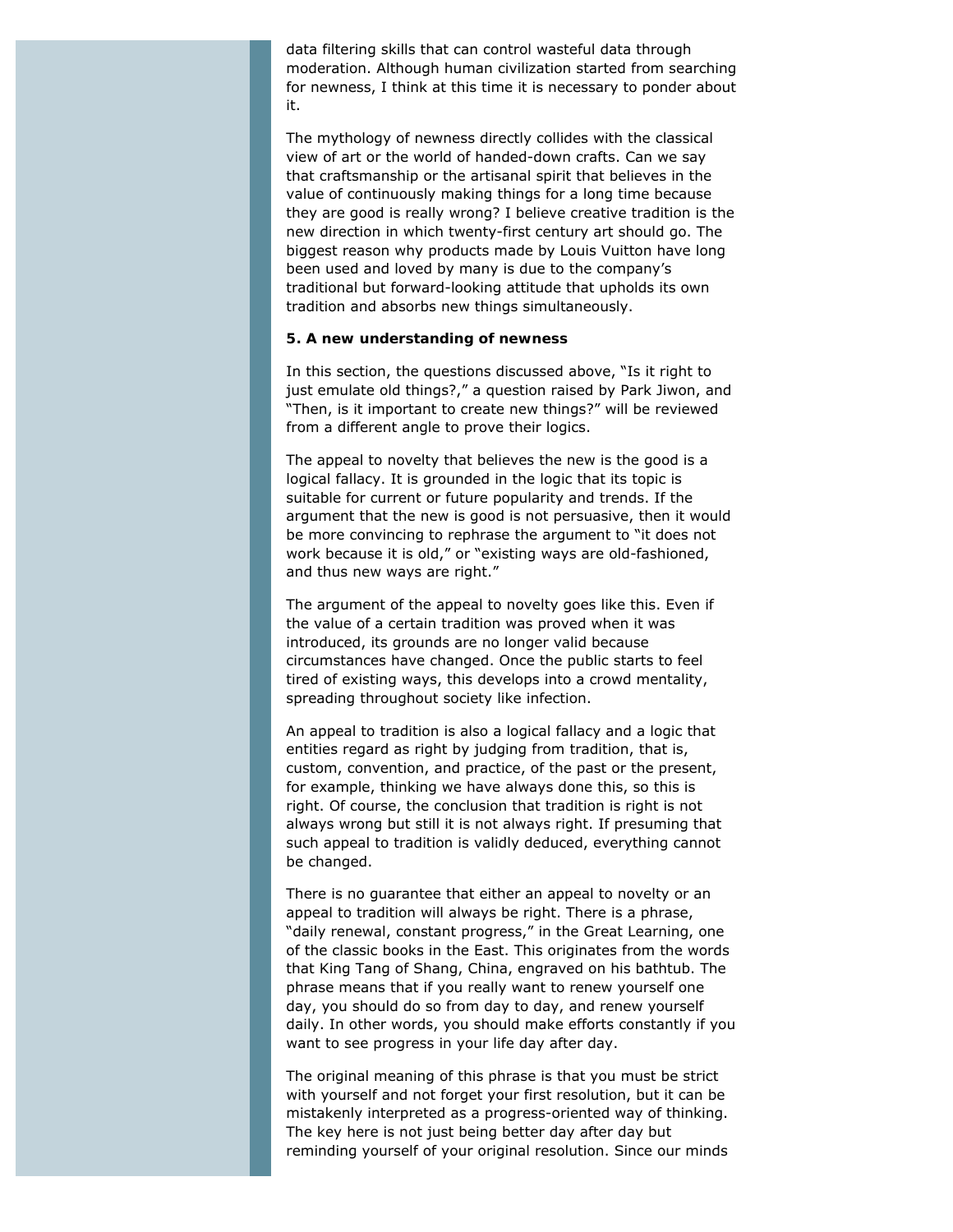are different from our bodies, our five senses work freely and have various forms. There is no such thing as a uniform mind. I think the natural landscape is similar to our mind. Trees change and wear new clothes in the different seasons of the year but they are still trees. Our mind is similar to this. It is meaningful to remind ourselves of this phrase so that we do not mistakenly put our minds into a uniform box.

The Chinese character新 (new) means "cutting down (斧) a tree  $(\pi)$ ." New  $(\widetilde{\pi})$  is composed of a meaning-part  $(\pi)$ , axe) and a sound-part (親), and the character 親is composed of a meaning-part (木, tree) and a sound-part (辛). Both characters are compound ideographs and phono-semantic compounds. This means to take down a tree with an edged tool, highlighting 'axe  $(F)$ .' Later, the meaning "new," from the freshness of trees, was added to 新, and 薪 had the meaning of "gathering firewood."

Likewise, the Chinese character 新 has an image of a small green bud growing out of where the branch has been cut. For example, after pruning away branches from a plum tree, the same plum branch buds will grow out of the tree next year. Apricot or peach buds would never grow out of the plum tree. This sounds natural to anyone, and indeed has a very important implication for people who aspire to create. New branches respect the life that old branches carried on before and breathe like they are cherishing the young lives for old branches. When we see these breathing lives, we feel freshness from them. If a different branch abruptly grows out of the plum tree, then this is nothing like newness, only strangeness.

Based on this, we learn that being new is not being different from one root yesterday and today but instead must inherit the rationality of the past from the same ground. Likewise, in the creation of art, some advocate strokes of the brush that were not seen in the classics, calling it the avant-garde movement. Without the strength that the classics back up, however, this will be simply frivolous and bizarre and will never capture people's hearts. From the East Asian ways of thinking, tradition and newness should exist together, like the buds growing out of a tree. Because there were ancestors, there are descendants. Remember that descendants were born because there were ancestors and, likewise, that there are students because there are teachers. The question of creation should be understood not as artificial, material products but as through the principle of Mother Nature and life.

In creating a piece of work, this fact must be kept in mind. Otherwise, the finished piece of work will become nothing but a bizarre and pitiful persistence. We do not feel any persistence at all in new branches growing out of a plum tree that inherited from the past but rather may find modesty in this sight. When you keep transcribing classic literature and copying classic paintings, you should not neglect to accumulate skills. This is because someday newness will naturally come out of you. This is the wisdom on newness that is found in Korean traditional aesthetics.

It is needless to say that creativity is important in art and craft. But the world of modern art puts too much emphasis on creating something different or something that has not been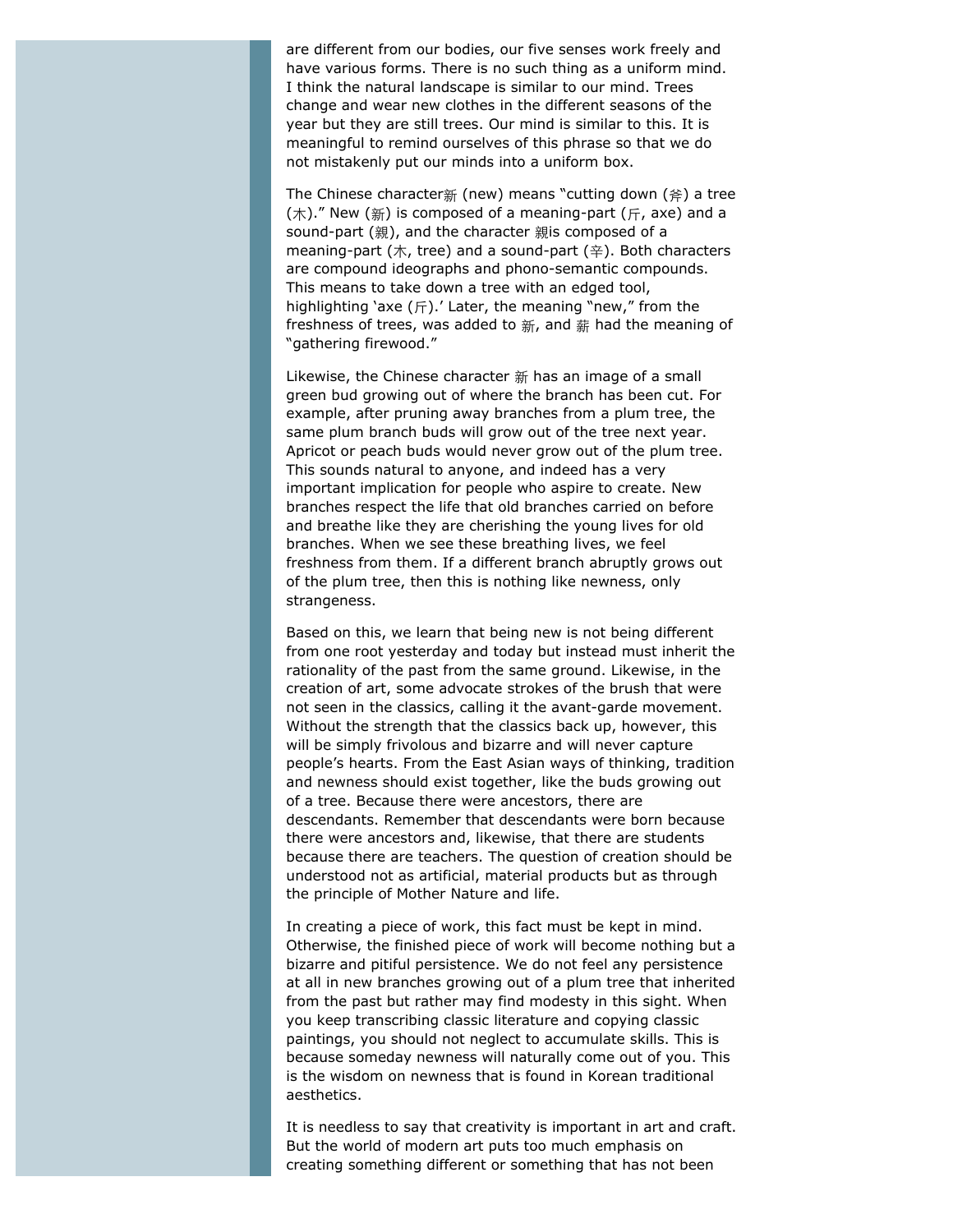seen before. Because of this, trends depend on the effect of de-familiarization, and only curiousness is popular these days. These works, strictly speaking, are not pursuing artistic perfection. Amid such trends, you can easily find alleged works of art that are no more than play in the sandbox. For work to be written in the history of modern art, it must have sufficient value, including artistic perfection, dignity, and beauty. Therefore, we cannot help but ask again what creativity is, why it is needed, and how it can be achieved?

#### **6. Conclusion**

The meaning of newness that was discussed in Korean aesthetics, either by Lee Gyubo or Park Jiwon, is close to freshness rather than strangeness or novelty in English. It rarely has the meaning of creating things that did not exist before and it is also far from curiousness or strangeness. It is more like freshness. It has something in common with the "daily renewal, constant progress" in the *Great Learning*, meaning that you should newly remind yourself of your original resolution.

Then, how should creativity be interpreted? What are the creative examples in Korean aesthetic thought or artistic activities that are historically different from Chinese culture? In what ways are the examples creative? In the West, the term 'creativity' also started to be widely used in the nineteenth century, and it is still doubtful whether the Western and the Korean concepts of creativity coincide. At this point, however, it would be better to view creativity as an attitude or a way of thinking to observe ordinary objects or acts from new and various angles and seek new meanings within the process. People often regard creativity as a unique ability to think, creating novel ideas, or even as a miraculous ability to make something out of nothing. This kind of creation, however, is evaluated as impossible in reality.

Based on the discussions above, though it may be a slight jump in logic, the power of creation found in Korean artistic activities seems to have the following two features. First, it has a converged way of thinking. Many people say that Poongryu or elegant life in the Shilla Dynasty is peculiar to Korean thoughts, but the thought of an elegant way of life is actually found in China and Japan. Thus, the originality of Poongryu-do in Korea is its own way to connote three religions, Confucianism, Buddhism and Taoism, and establish it as the aesthetic educational philosophy of the Hwarang, an elite group of young men in Shilla period. We can find a creative mind within this way of convergence.

<span id="page-11-0"></span>The second way to demonstrate creativity is the opposing variants. This concept was first suggested by Professor Dietrich Seckel, an art historian in Germany, in the discussion of the characteristics of Korean art[.\[16\]](#page-13-1) Korean art was historically influenced by encounters with Chinese art but it digested and refined them in its own way and evolved in a different direction from Chinese art. Inlaid celadon and Buddhist paintings of Goryeo and paintings of Jeong Seon and Kim Hong-do in Joseon are examples.

From the perspective of creation in aesthetic thought, breakthroughs can be considered in two directions. The first is,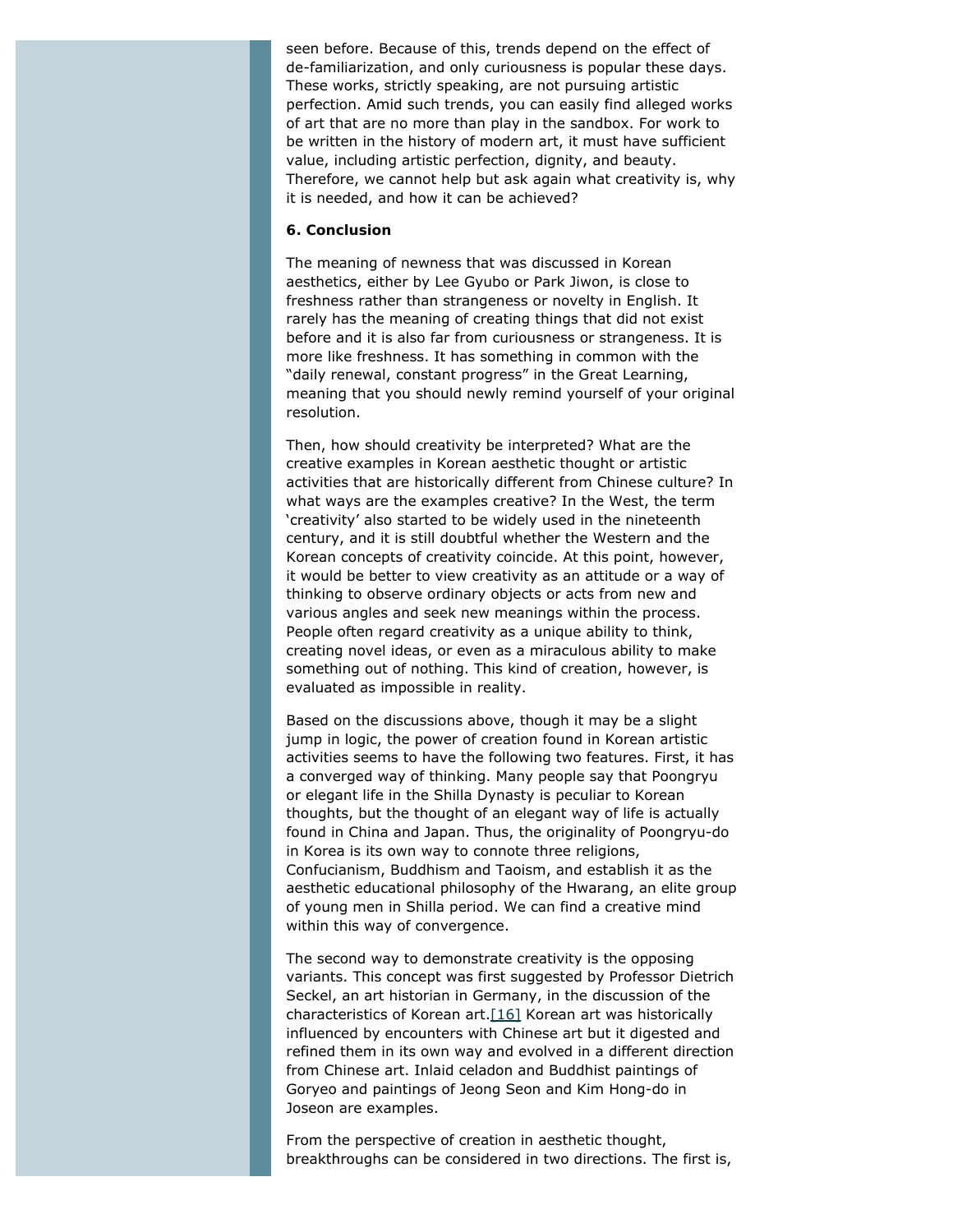as Lee Gyubo himself showed, attention to one's identity, and the other is, as Park Jiwon showed, attention to the reality of myself here, right now. These two scholars lived their lives, seeking insightful answers to questions like "who am I?" and "what does reality look like?"

Joosik Min [jsmin@ynu.ac.kr](mailto:jsmin@ynu.ac.kr)

Joosik Min is currently Professor of Aesthetics at Yeungnam University and the former President of Korean Society of Aesthetics. He is chief organizer of International Conference of Eastern Aesthetics. His research interests include Korean aesthetics, comparative aesthetics, aesthetic way of life, and the theory of creativity.

Published on March 13, 2018.

#### **Endnotes**

<span id="page-12-0"></span>[\[1\]](#page-1-0) Naver Korean Dictionary,<http://krdic.naver.com/>.

<span id="page-12-1"></span>[\[2\]](#page-3-0) Lee Gyubo, "Answer to Jeon Liji's Theory," in *Collected Works of Minister Lee of Goryeo*. (Lee Gyubo, DB of Korean Classics), <http://db.itkc.or.kr/itkcdb/mainIndexIframe.jsp>.

<span id="page-12-2"></span>[\[3\]](#page-4-0) *Ibid*.

<span id="page-12-3"></span>[\[4\]](#page-4-1) *Ibid*.

<span id="page-12-4"></span>[\[5\]](#page-4-2) *Ibid*.

<span id="page-12-5"></span>[\[6\]](#page-5-0) Park Jiwon, "Document on Floating Boat in Ryeon River," in *Collected Writings of Yeonam Park Jiwon* (Park Jiwon, DB of Korean Classics).

<span id="page-12-6"></span>[\[7\]](#page-5-1) Park Jiwon, "Giving to Jwasosanin," in *Collected Writings of Yeonam Park Jiwon*.

<span id="page-12-7"></span>[\[8\]](#page-5-2) Park Jiwon, "Preface to Writings of Chojeong," in *Collected Writings of Yeonam Park Jiwon*.

<span id="page-12-8"></span>[\[9\]](#page-6-0) Park Jiwon, "Preface to the Collected Poems of Neungyang," in *Collected Writings of Yeonam Park Jiwon*.

<span id="page-12-9"></span>[\[10\]](#page-6-1) Park Jiwon, "My Preface to Selected Writings of Jongbuk," in *Collected Writings of Yeonam Park Jiwon*.

<span id="page-12-10"></span>[\[11\]](#page-6-2) Park Jiwon, "Preface to Writings of Chojeong," in *Collected Writings of Yeonam Park Jiwon*.

<span id="page-12-11"></span>[\[12\]](#page-7-0) Robert Hughes, *The Shock of the New: Art and the Century of Change* (London and New York: Thames & Hudson, 1991), pp. 6-8.

<span id="page-12-12"></span>[\[13\]](#page-7-1) Boris Groys, *On the New*, translated by G. M. Goshgarian (London: Verso, 2014), pp. 23-42.

<span id="page-12-13"></span>[\[14\]](#page-8-0) Winifred Gallagher, *New: Understanding Our Need for Novelty and Change* (Penguin, 2011). Translated by Hanyi Lee (Today's Book, 2012), p. 67.